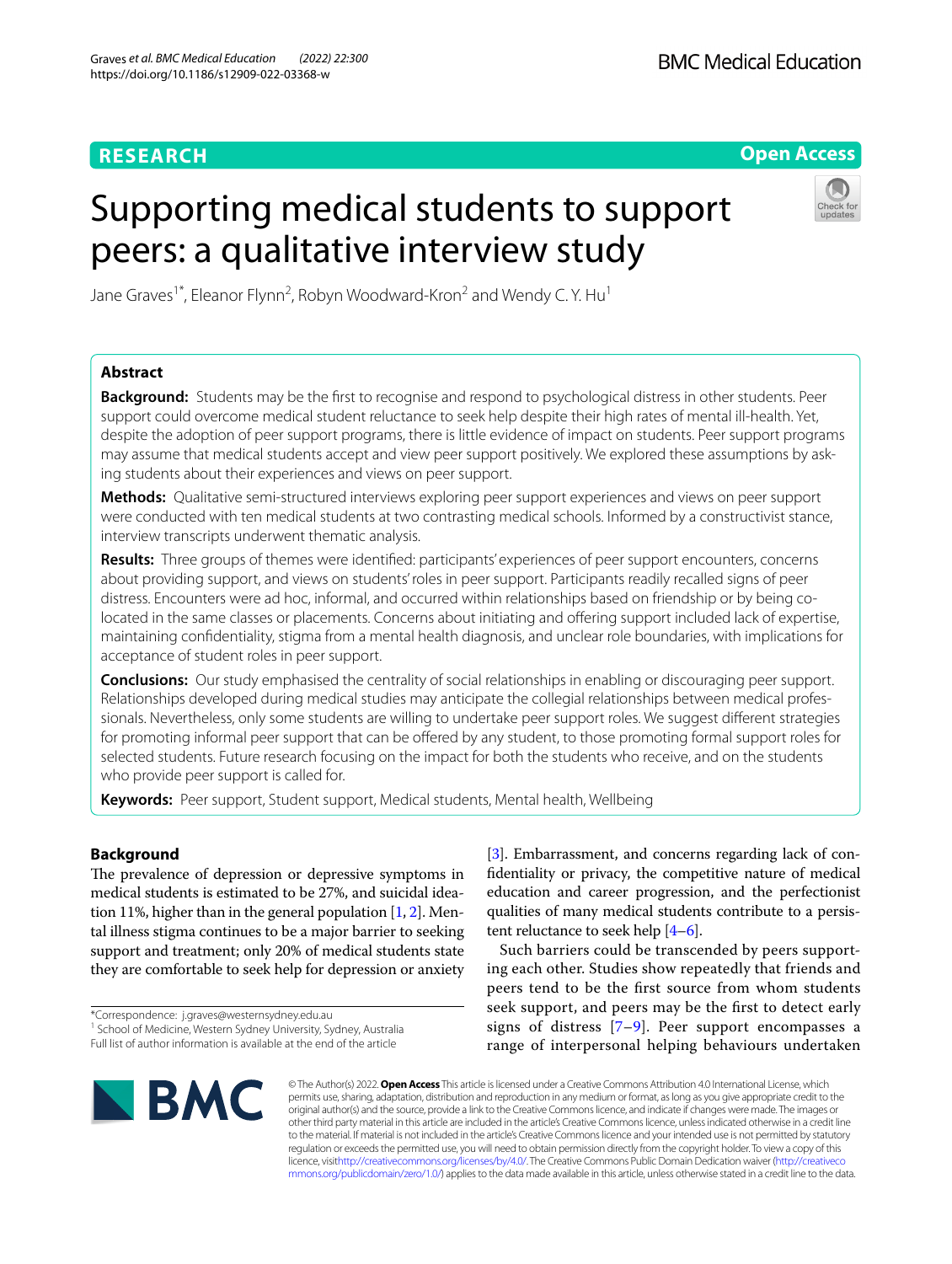by non-professionals to help others of the same status [[10\]](#page-6-7). Such roles and behaviours are consistent with competencies in self-care and care for others, encoded in international standards for medical graduate outcomes and in professional codes of conduct [\[11,](#page-6-8) [12](#page-6-9)].

It is argued that student involvement in peer support raises awareness of mental health problems and reduces mental illness stigma [[13,](#page-6-10) [14](#page-6-11)]. Medical student societies have developed mental health campaigns to improve well-being and empower students to look out for their peers [\[15\]](#page-6-12). Peer support could facilitate early help-seeking and be an entry point for further professional advice [\[16\]](#page-6-13).

Accordingly, universities have adopted formal peer support programs [[17\]](#page-6-14) to train students in mental wellbeing support [\[18](#page-6-15)]. Such programs may include structured skills based activities in mental health education, facilitation of topic-based discussions, mentoring, exercise and meditation [[19\]](#page-6-16). Proponents argue that such programs positively impact on medical students [[14](#page-6-11), [20–](#page-6-17)[22\]](#page-6-18). Formal peer support can also complement informal peer support, or student self-initiated helping behaviours in response to being aware of a peer in distress. Whilst a peer support role can be perceived as meaningful, previous research shows both mixed and promising results in terms of beneficial outcomes for the provider and receiver of support [[23](#page-7-0)]. Recent systematic reviews have not found any robust evidence that peer support improves mental wellbeing among university students. In both reviews, few studies were of adequate quality to meet inclusion criteria  $[18, 24]$  $[18, 24]$  $[18, 24]$  $[18, 24]$ . The authors concluded that rigorous evaluation to identify evidence for peer support programs was needed [[18\]](#page-6-15).

High quality evidence has been hampered by programs tending to be small scale, short term and reliant on feedback from voluntary participants as outcome measures [\[14](#page-6-11), [20,](#page-6-17) [21\]](#page-6-19). One reason for lack of sustainability may be program dependence on individuals with a personal interest in mental health, while engagement and credibility with the broader medical student cohort may be limited. Together with the lack of evidence of efect from peer support, there appears little evidence about how the general student cohort, rather than student volunteers, regard peer support and peer support programs, and about how support is enacted informally.

We therefore sought to build this evidence by asking students:

- How do medical students identify and support peers in distress?
- What are students' views on peer support and on students' roles in supporting peers?

#### **Methods**

We conducted a qualitative semi-structured interview study, and report our fndings according to accepted reporting guidelines for qualitative research [[25\]](#page-7-2). For the study, we adopted a constructivist approach that seeks to understand the participants' experiences from their perspective, and their interpretations of reality. Our participants were medical students enrolled at two contrasting Australian medical schools located in urban settings in diferent states; one ofered a graduate entry four-year, and the other an undergraduate entry five-year program. Both medical schools had active medical student societies with student mental wellbeing interest groups. Wellbeing learning activities were part of the regular teaching schedule, but there was no formal peer support program for medical students in either school.

#### **Data collection and analysis**

Students were purposively sampled from the clinical years  $(3<sup>rd</sup>$  to final year) of the general cohort as well as from mental wellbeing interest groups. These more advanced students and students with an interest in mental wellbeing were invited due to topic sensitivity and their greater likelihood of having encountered situations where support was, or could have been, provided. We conducted 10 in-depth interviews, a purposivelyselected sample, varying in age, years of study, interest in student mental wellbeing, and in healthcare and educational systems, from a potential study population of approximately 900 students in the clinical years of both medical schools. The mean age was 24.2 with a standard deviation [SD] of 4.3. To prevent inadvertent identifcation, recruitment and interviews were conducted by researchers in the other medical school (JG, EF) and data de-identifed by the interviewer before analysis. Ten audio-recorded telephone interviews of up to 40 min were conducted and transcribed verbatim. As peer relationships and trust in wellbeing initiatives impact medical student wellbeing, [[26\]](#page-7-3) our interview questions focused on experiences with peers who had struggled, opportunities and issues with providing peer support and peer support roles. The interview schedule was trialed and refned after piloting (see Additional File [1](#page-6-20): Interview Questions).

All researchers were experienced in providing academic and pastoral support to medical students, and with teaching mental wellbeing in their medical programs. EF, RWK and WH had conducted staff and student workshops, and qualitative research on student support and mental wellbeing. EF and WH were medical doctors, JG a chiropractor and RWK a linguist. All brought their professional and disciplinary backgrounds to the data analysis and interpretation, and support evidence-based interventions for student well-being.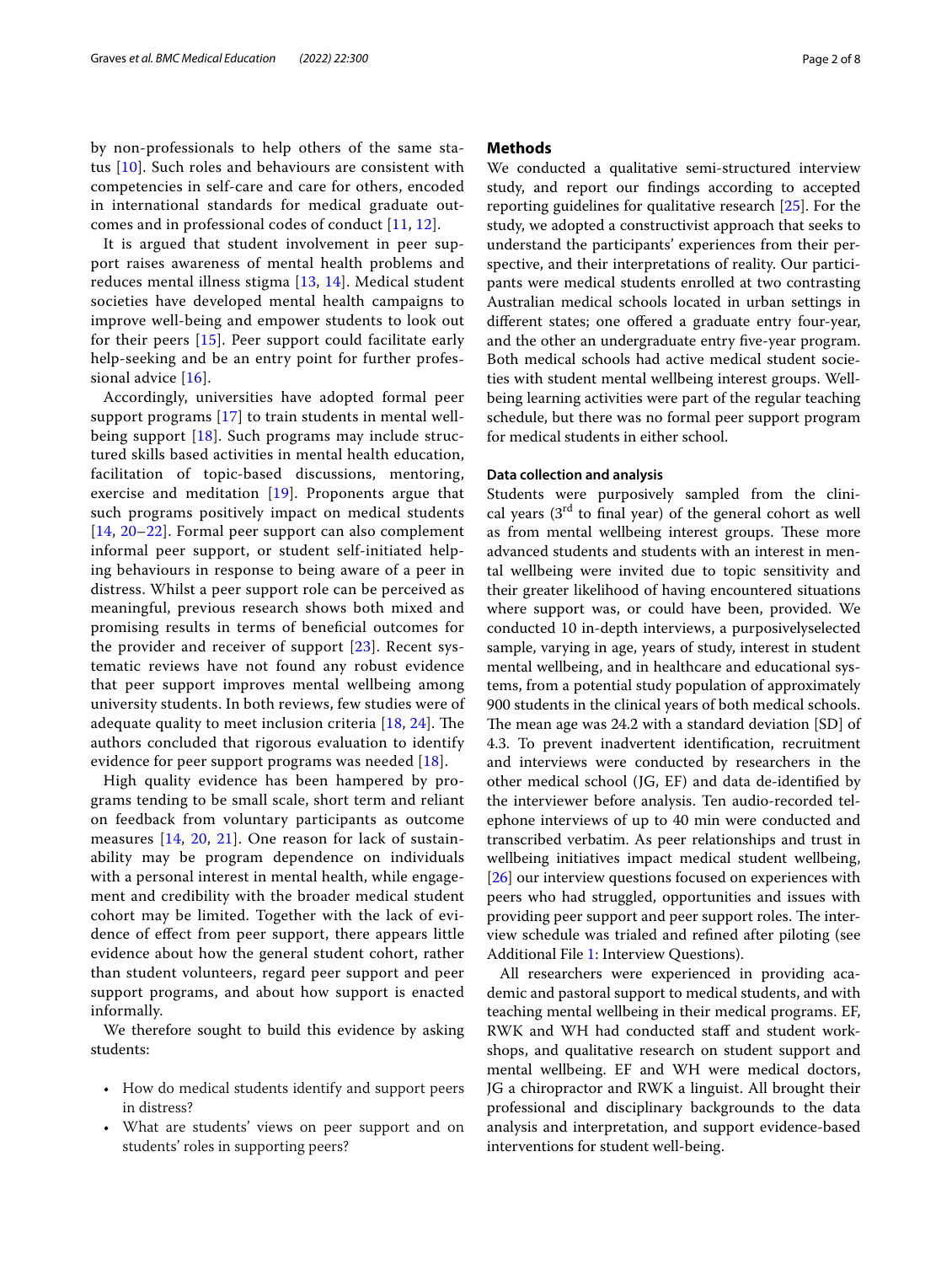Thematic analysis  $[27]$  $[27]$  was conducted, assisted by NVivo 12 ©. Data underwent preliminary analysis by two researchers (JG, EF) and initial codes examined and refned with all researchers before further coding and confrmation of themes through an iterative process of identifying exemplar extracts, drafting and re-drafting of theme descriptors. Data collection continued until no new themes emerged.

The study was approved by the Research Ethics Committees of the University of Melbourne (ID 1,238,315.2) and Western Sydney University (ID H9989) and all methods were carried out in accordance with relevant guidelines and regulations**.** Informed consent for study participation was obtained from all subjects who were all over 18 years of age.

#### **Results**

For privacy, only aggregate participant characteristics are presented, and pseudonyms refecting the background of the school cohorts used throughout. Ten interviews were conducted; six of the ten students identifed as female (Anika, Emily, Mariam, Nadine, Shakti, Tho) and four as male (Abdul, Colin, Nikhil, Sasha). Three groups of themes were found: Peer Support Experiences, Initiating and Providing Support, and Peer Support Roles. These are described in turn with illustrative quotes.

#### **Peer support experiences**

Participants described situations and encounters where there was an opportunity for peer support to be ofered or was ofered. Peer support was nearly always mediated by existing social interactions, whether through shared learning experiences or friendship.

#### *Awareness of stress and distress*

Participants described being increasingly aware of psychological stress and distress in their peers, noting signs such as being absent, appearing withdrawn or distressed and admitting to negative thoughts:

*…he was not going to uni as much…he was sleeping more…he just seemed a bit - maybe his mood or the way he carried himself - seemed a bit down. Colin*

Students did not view teaching or professional staf as sources of advice or assistance for mental wellbeing concerns; some expressed astonishment at this idea:

*Even though the admin staf at the hospital are super lovely, I can't imagine ever going to talk to them about a personal issue. Anika*

Peers, in contrast, could be well-placed to identify and support other students in need, especially through existing social networks:

*… it's even better combated when students are on board as well, because we have direct connections to everyone. Colin*

When peer support was offered, it was within the context of relationships based on spending time together in the course, or on existing friendship groups. Initiating contact through social media was described, but most encounters were in person, often through casual conversations:

*We would get the train home together at the end of the day and she was often in tears so in the end I sent her a Facebook message that said, 'Hey, if you ever want to talk about it, I'm here and I hope you're doing okay, and if you want to hang out this weekend,' and just that kind of casual friendly message. Yeah, and she just wrote back saying, 'Tanks, that's so nice' To*

*…mostly just like commiserating…being like – brush*  it off and like, you know, tomorrow's a new day and *you don't know, it might be way better tomorrow. Nikhil*

These contacts signaled care and concern, and assisted decision making by exploring options. Occasionally students described more practical advice:

*…we had a long chat as well, and we devised sort of like an action plan of how we would get his work done and also like what sort of help he should seek externally, to make sure he was like safe and in a good headspace. Abdul*

#### *Evolving friendships*

Friendships developed easily within the small group learning environment of the early on-campus years. The value and meaning of these new relationships to medical studies and to becoming a doctor were not realised until later:

*I went into medical school thinking I didn't need to make any friends because I already had friends…. but I made amazing friends for life, and I think that's been the most important and the most benefcial thing for me, getting through this degree. Anika*

Connections within friendship groups changed with course progression, with on-campus friendships becoming more distanced as students entered the clinical years and experienced the relative dislocation of clinical placements:

*….it's a bit isolating, I think, being put in – you know, one clinic for one day and then another clinic for another day. Sasha*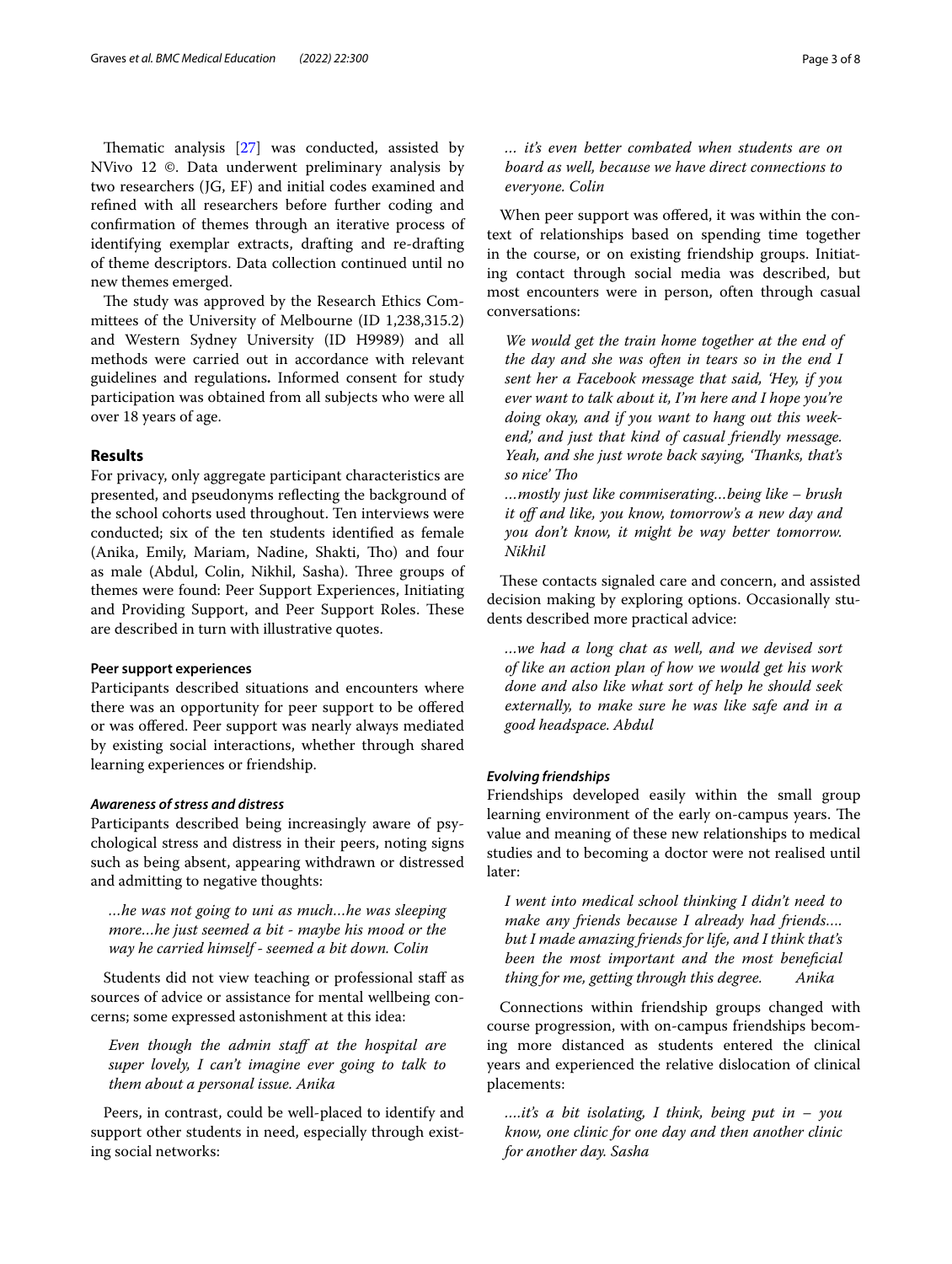Long hours in clinical settings, together with reduced opportunity for extracurricular social connections led to a new camaraderie, modelling the support medical professionals receive from colleagues, united by shared experiences and challenges.

*But someone used the term, 'prison friends' as in you spend so much time with everyone here. Emily*

However, not all students could easily access informal support from friends and peers. Three participants voiced concerns about socially isolated students:

*I think the best thing is just to have a good group of friends around you, which I'm personally lucky to have, but not everyone does have that, which is a shame. Shakthi*

#### **Initiating and providing peer support**

Overall, more concerns were raised than expressions of interest in supporting peers. These concerns were interrelated, and interacted to express a general reluctance to offer peer support. They included: feeling ill-equipped to help, confdentiality and privacy, mental illness stigma and uncertain boundaries.

#### *Lack of expertise*

Participants felt for the distressed student and that they should help, but also that they lacked expertise because circumstances were beyond their level of comfort or expertise.

*Like someone has told me that they've had suicidal intentions, and I thought that I was just not equipped…Nadine*

*…like I wanted to help but there was nothing I could do. It was beyond my expertise. Shakthi*

#### *Safeguarding confdentiality and privacy*

Yet, despite recognising that more help was needed, participants repeatedly emphasised the importance of maintaining peer confdentiality.

*Tat seems like the rules of a good friend is someone tells you something in confdence, they wouldn't tell someone else. Anika*

While a medical emergency justifed breaching confdentiality, the choice of action was moderated by privacy concerns:

*I'd probably try and call someone, like the mental health service kind of thing, rather than go to a hospital. Because I don't know how I would feel if I was really struggling and then someone took me to the hospital that I was going to work at." Sasha*

#### *Mental illness stigma*

Pervasive stigma amongst peers about mental illness, and the desire to maintain face increased the need for confidentiality, driven by concerns about impact on future careers. Paradoxically, mental health education – especially when framed as disease – augmented this stigma, rather than legitimizing the symptoms:

*…once we learn about mental illness, then, I think it would be a huge step for any one of my friends to say that they actually have one of those, like an actual diagnosis. Emily*

Students described expectations to maintain face through a calm professional persona, knowing that public demonstrations to the contrary would be long remembered:

*hopefully, we're moving towards not having so much stigma around mental health but if someone's only real recollection of you is you like sobbing uncontrollably in the emergency room…Sasha*

However, peers could also reduce stigma, by normalizing the experience of stress and distress through self-disclosure:

*…just knowing that someone else is struggling with the same thing, probably makes you feel better and it makes me feel better…people look around and they think that everyone else has just got it together and they don't really. Sasha*

#### *Uncertain boundaries*

To participants, the boundaries between offering and not ofering peer support were indistinct. For some, reluctance to be involved in peer support was based on an assumption that counselling or knowledgeable advice was required. Others were able to describe limits, expressing more confdence in ofering support:

*…we don't feel like we're professionals and, maybe, our role or someone might see their role as general support and general friendliness. But if things are serious, then, continue to do that, but you need to escalate it to someone else. Emily*

Another boundary was created by the absence of friendship or shared learning experiences on which to initiate contact. Most were yet to adopt professional behavioural norms about care for colleagues, so this boundary could become an additional barrier, especially if the struggling student was not attending classes or was withdrawn: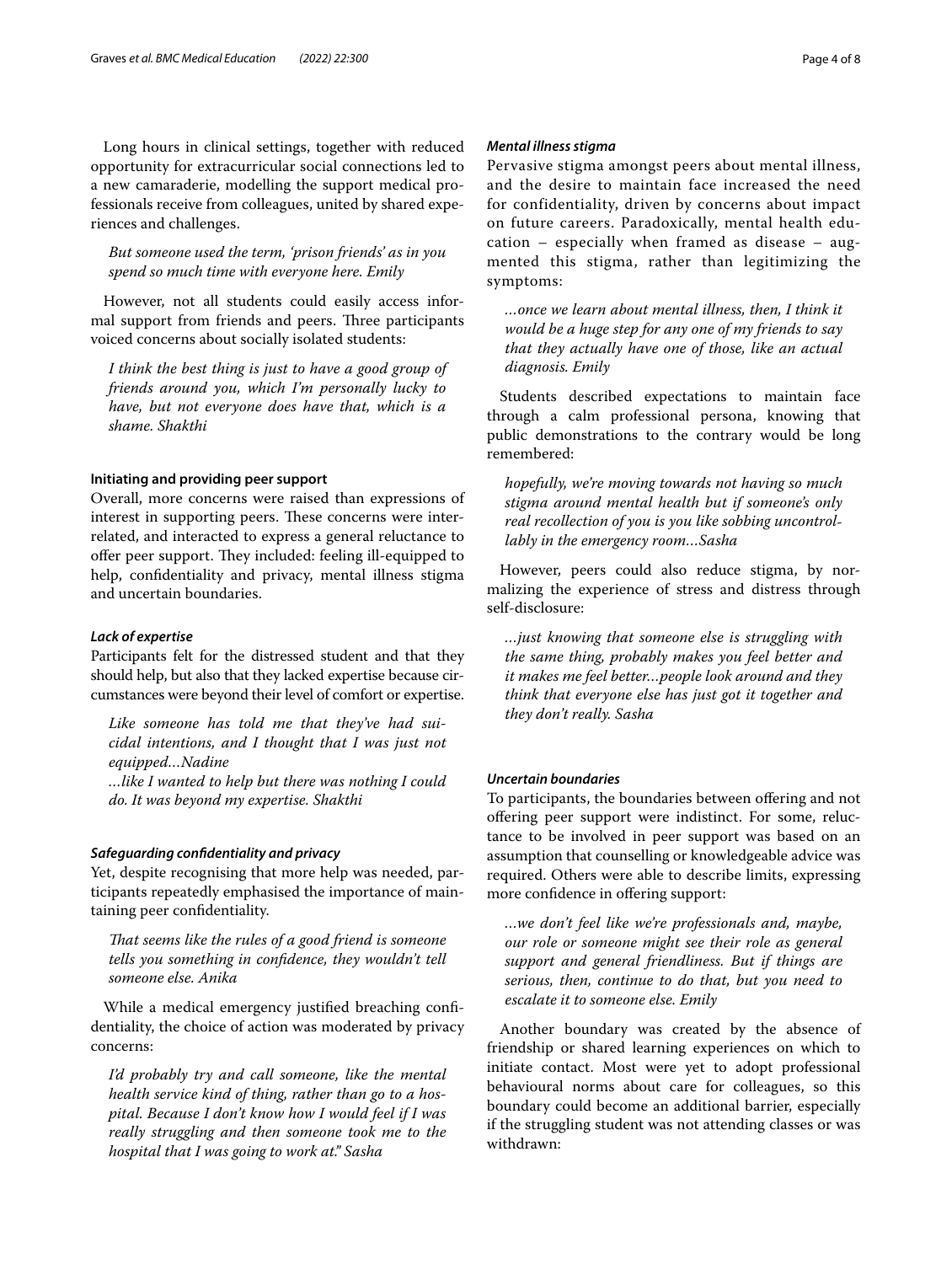*... some people don't make friends as easily as others and then those people are isolated, and they don't get the support that they need. Sasha*

#### **Peer support roles**

While students valued peer support in the context of friendship groups, they raised concerns about formalised programs. These included the selection of "peer support" officers", perceptions of lack of authority, and the potential for breaches of confdentiality and of negative emotional impact on students in these roles.

*I think it should be an informal role, I think it has to do with sort of, friendship and supporting your friends. Sasha*

Despite the participants' overall reluctance to be involved in peer support, there were some willing individuals, who suggested various curricular additions for promoting peer support (see Additional File [2](#page-6-21): Curricular strategies suggested by participants to facilitate peer support).

### **Discussion**

Our study adds to previous research on barriers to seeking help [[5,](#page-6-22) [28](#page-7-5)] by fnding that these barriers also exist for providing help, but can be mediated by social relationships. During medical school, early friendship based relationships appear to evolve into emergent professional relationships. The necessity for existing relationships or professional norms before peer support can occur may help explain the lack of intended effect and limited longevity of peer support programs. Our fndings suggest that diferentiated educational interventions for the general student cohort, and for selected students to become peer support "mentors" are appropriate. These findings are explored below.

#### **Centrality of trusting relationships**

Our study extends previous fndings that peers are likely to be the frst to notice and respond to distressed peers by highlighting how these expressions of concern germinate and grow from within social relationships. These relationships often begin with new friendships formed in the early years of the course, and evolve with shared learning experiences during the relative isolation of placements in the clinical years. These later relationships appeared prototypical of workplace based relationships between medical professionals and signal an emergent professionalism. Collegial relationships are an important vehicle for peer support in the medical profession, may protect against burnout, and help manage distress from medical mishaps and adverse outcomes [\[29](#page-7-6), [30\]](#page-7-7). Our study suggests that placement timetabling and learning activities could be purposively designed to promote collegial relationships, rather than being incidental enablers experienced as virtual incarceration or "prison friends(hip)". For example students could be placed together with enough time to allow development of collegial relationships, facilitated by discussion on the value and meaning of working together as peers on learning challenges in hierarchical workplaces [[31\]](#page-7-8). By emphasizing the social and reciprocal nature of collegiality, students can be reminded of how such behaviours enact and preserve professional norms and thus the integrity of the profession  $[32]$  $[32]$ . This may help counter pervasive student fears about risk to career from disclosing mental health concerns, which can be reinforced by over-emphasis and limited knowledge about legal obligations to protect the public by reporting impaired colleagues [\[33](#page-7-10)].

Relationships appeared critical to initiating peer support, suggesting why only a few participants supported students being appointed to peer support roles, and then with caveats. Even with careful selection by the medical school, perceived lack of authority, credibility and risk of unwanted disclosure could compromise the role. In short, without a foundation of trust, students were unlikely to entrust peers with their fears and mental health concerns. Likewise, our earlier research suggests that students are unlikely to engage in school support programs when they mistrust the school to act in their interests.

#### **Lack of intended efect and longevity**

Absence of trusting relationships also suggests why formal peer support programs lack longevity  $[18]$  $[18]$  $[18]$ . Their implementation in private industry and government workplaces with outcome measures such as reduced sick leave after workplace trauma [\[34\]](#page-7-11) suggests they are designed for organisational performance, rather than for the wellbeing of individuals, or for a higher purpose such as service to the profession.

In medical schools, peer support programs may be delivered by members of student interest groups [[14](#page-6-11), [35](#page-7-12)] . This is consistent with our finding that not all students are willing or even appear interested in being involved in supporting peers. When committed individuals graduate or become focused on study or other responsibilities, such programs may become unsustainable. Succession planning of programs which have been evaluated to be efective should be included in their design.

Another unintended consequence is the potential for student support providers to bear additional emotional burdens, intensifying stress from balancing service with study and their own mental health concerns. While participating in peer support may promote resilience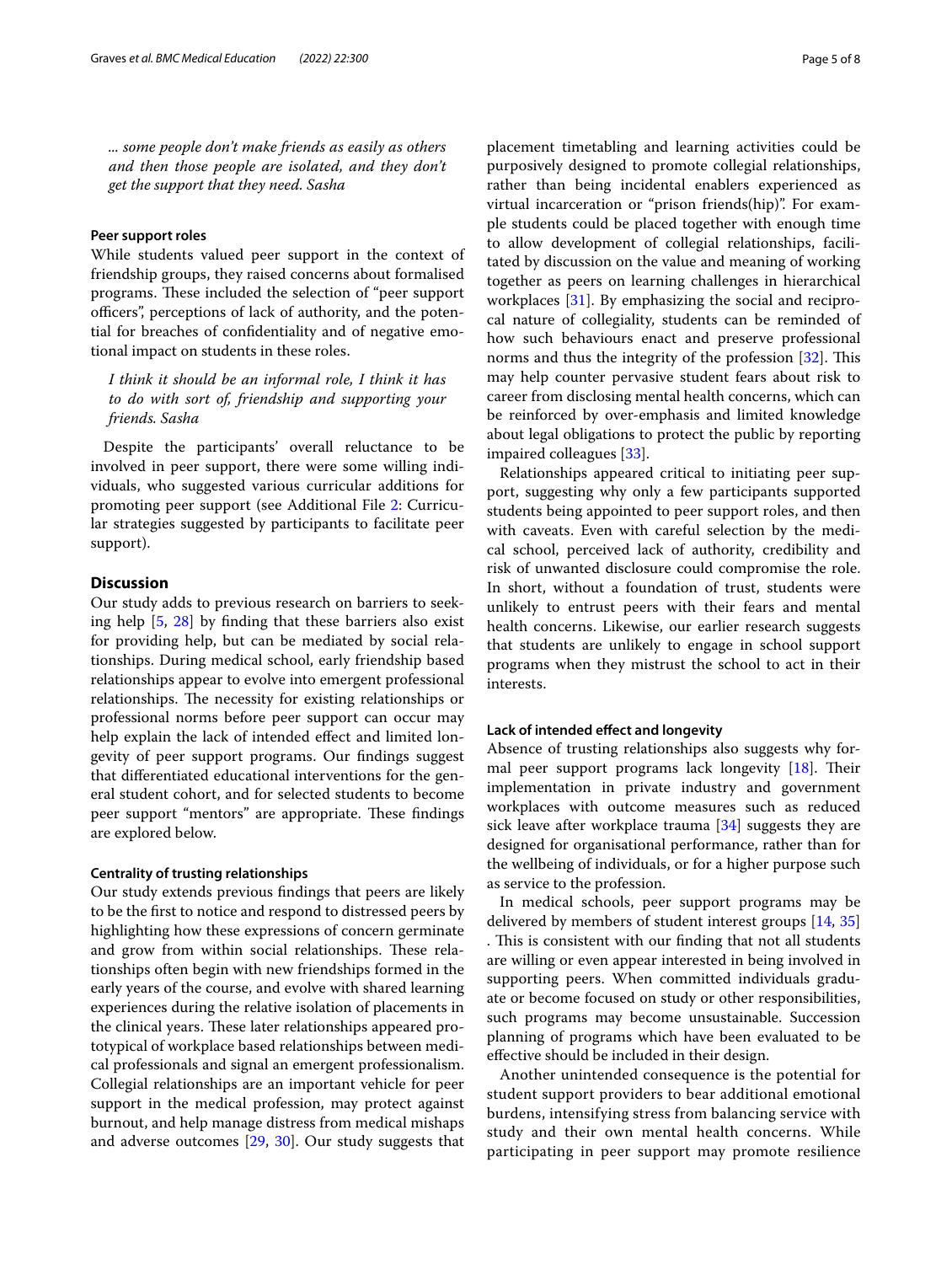in the students who provide support [[36\]](#page-7-13), participants drew attention to the need for on-call and regular advice and training for students who undertake these formal roles.

We found an unintended consequence of mental health curricular content was further reluctance to attach a diagnosis to mental health symptoms, sometimes expressed in the interviews as a hesitation to use or avoid medical terminology when describing peers. Rather than legitimising symptoms, such labels denoted a stigmatising illness. This reluctance could be further explained as projections of the participants' own mental health concerns, with the confdentiality of a research interview being insufficient for openness. Self-disclosure of mental ill-health and its impact by peers, nearpeers and role models may reduce stigma [\[37](#page-7-14)].

Our findings suggest informal peer support can be valuable but different strategies are needed for the general student cohort, so they are informed and prepared for informal encounters, compared to selected students who are better suited to formal and more proactive peer support roles. Socially isolated students who likely need more proactive support and who may not come to the attention of staff, could be an important focus for students in peer support roles (see Table [1](#page-5-0)). Strategies need to be tailored to context; including student cohort characteristics, presence of academic and professional staff sponsors, availability of mental health services both within and outside the medical school, university and health service policies and procedures.

#### **Limitations**

Although our sample could be interpreted as small in number compared to the study population, participants were a purposively selected for maximum variation. Despite diferences in their support of peer involvement, participants raised common concerns about peer support. Our fndings relate specifcally to the two medical school contexts in which the data was collected, thus readers should interpret these fndings through the lens of their specifc teaching and learning environment.

The researchers were teaching academics  $-$  although not involved in assessment—and known to work in student support, so may have elicited socially desirable responses. However, even interested students expressed qualms about peer support and our fndings difered from previous studies conducted in the same medical schools with academic and professional staff partici-pants. Professional [[38\]](#page-7-15) and academic [[39\]](#page-7-16) staff reported frequently providing pastoral and learning advice to students and to being the frst to be contacted by students with concerns. In the current study students were surprised that staff could be considered a primary source of support. Together with Byrnes' wellbeing study with student participants  $[26]$  $[26]$ , these differences underpin the importance of gathering all perspectives when investigating complex or sensitive social interactions. This context dependent complexity suggests a comprehensive case study approach, or a design based interventional study [\[40](#page-7-17)] analysing data from a variety of sources could best uncover mechanisms of student wellbeing support in each context and address the lack of practical evidence for efective peer support.

#### **Conclusion**

Our study suggests that initiating and providing peer support does not come easily to many medical students unless there are pre-existing social relationships.

<span id="page-5-0"></span>**Table 1** Education and training for promoting informal and formal peer support

#### **For all students, to promote informal peer support encounters**

- Information about mental health symptoms, guidance on when, how and who to refer to, specifc to context
- Scripts and practice in expressing concern and broaching mental health topics
- What to do in emergencies, red fags
- Self-disclosure by peers, near-peers and role models emphasizing strengths-based management and careers advice
- Accurate information about professional obligations and codes of conduct
- Exploration of the value of peer relationships as emergent professional collegiality

#### **For selected students in formal peer support programs**

In addition to above

• Explicit selection criteria e.g. previous experience and training, accessibility and ability to contribute, absence of vulnerability, academic perfor‑ mance not at risk

- Role boundaries; when support should be paused, when to seek case advice, refer, how and to whom, specifc to context
- Enhanced training in mental health responses and reaching socially isolated students
- Academic and/or clinical advice on demand 24/7
- Program design includes succession planning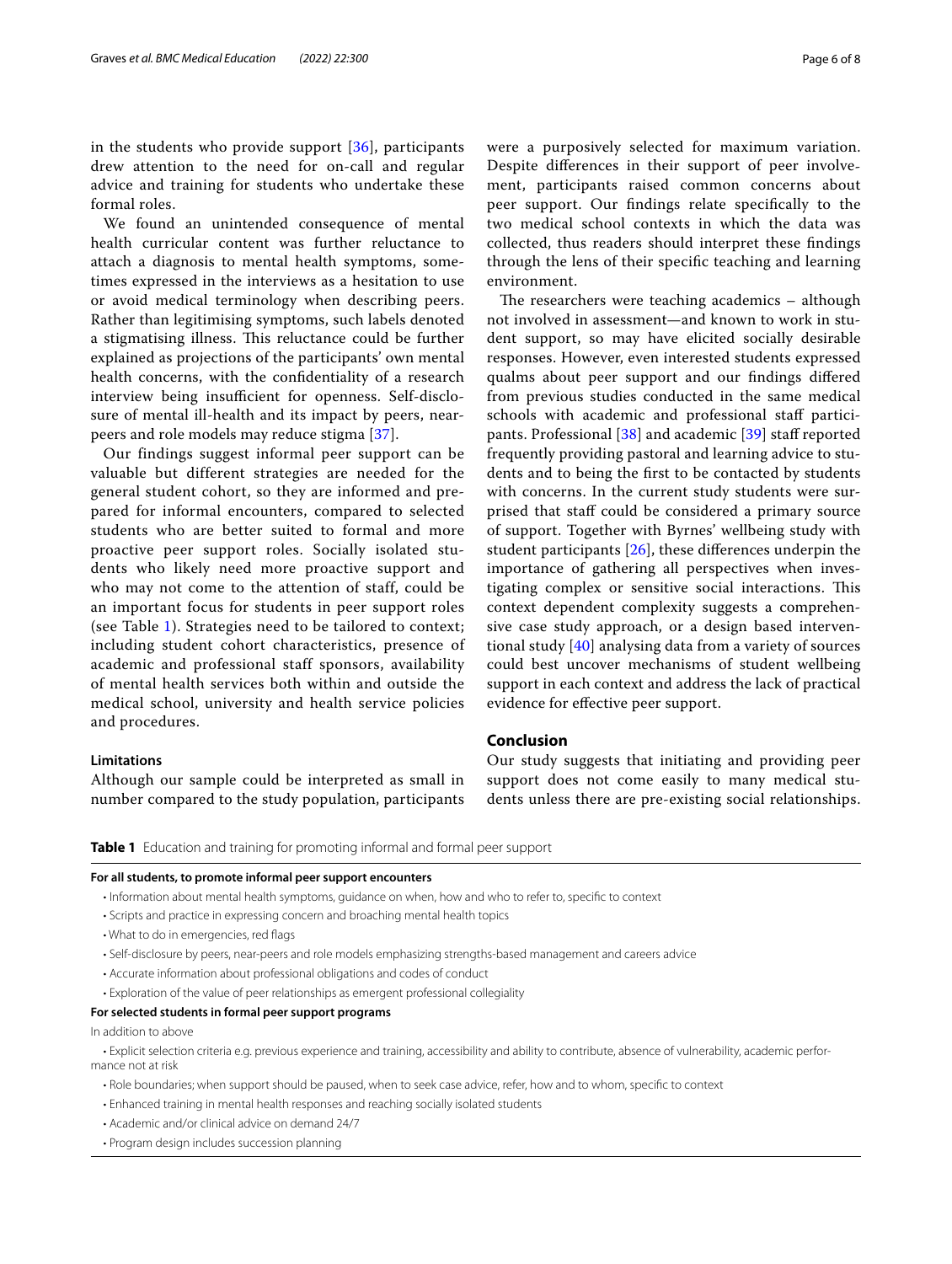Informal peer support encounters may herald the emergence of medical professional behavioural norms and could be sought as teaching moments in professionalism. We suggest diferentiated educational strategies, tailored to all students on how to support peers, and to selected students who wish to undertake more formal roles. Our fndings support evidence-based program design, and any interventions must be rigorously evaluated for intended and unintended impacts on the students who receive, and who provide, support to their colleagues. We propose future research to explore the fnding that informal peer support between medical students is dependent on friendship, which may limit its use. Additionally, we propose further studies to evaluate the proposed peer support training, including informal peer support training for all medical students coupled with formal peer support training for interested students."

#### **Supplementary Information**

The online version contains supplementary material available at [https://doi.](https://doi.org/10.1186/s12909-022-03368-w) [org/10.1186/s12909-022-03368-w.](https://doi.org/10.1186/s12909-022-03368-w)

#### <span id="page-6-21"></span><span id="page-6-20"></span>**Additional fle 1.** Interview questions.

**Additional fle 2.** Curricular strategies suggested by participants to facilitate peer support.

#### **Acknowledgements**

We sincerely thank the students and student societies for their insights on student wellbeing.

#### **Authors' contributions**

JG: data collection, analysis, drafting manuscript, review and approval of fnal manuscript. RWK: study design, data analysis, review and approval of fnal manuscript. EF: study design, data collection and analysis, review and approval of fnal manuscript. WCYH: study design, data analysis, writing, revision and approval of fnal version.

#### **Funding**

No external funding was received for this study. The study and publication are supported by the School of Medicine, Western Sydney University, which did not have any role in the study design, data analysis or approval of the fnal manuscript.

#### **Availability of data and materials**

The datasets created for this study are available from the corresponding author on reasonable request.

#### **Declarations**

#### **Ethics approval and consent to participate**

The study was approved by the Research Ethics Committees of the University of Melbourne (ID 1238315.2) and Western Sydney University (ID H9989) All methods were carried out in accordance with relevant guidelines and regulations**.** Informed consent for study participation was obtained from all subjects, who were all over 18 years of age.

#### **Consent for publication**

All participants gave written informed consent for their data to be published.

#### **Competing interests**

The authors declare that they have no competing interests.

#### **Author details**

<sup>1</sup> School of Medicine, Western Sydney University, Sydney, Australia. <sup>2</sup> Melbourne Medical School, University of Melbourne, Melbourne, Australia.

Received: 16 May 2021 Accepted: 12 April 2022

#### **References**

- <span id="page-6-0"></span>1. Moir F, Yielder J, Sanson J, Chen Y. Depression in medical students: current insights. Adv Med Educ Pract. 2018;9:323–33.
- <span id="page-6-1"></span>2. Rotenstein LS, Ramos MA, Torre M, Segal JB, Peluso MJ, Guille C, Sen S, Mata DA. Prevalence of depression, depressive symptoms, and suicidal ideation among medical students: a systematic review and meta-analysis. JAMA. 2016;316(21):2214–36.
- <span id="page-6-2"></span>3. BeyondBlue. National mental health survey of doctors and medical students. 2013.
- <span id="page-6-3"></span>4. AMA. Health and wellbeing of doctors and medical students 2020. 2020.
- <span id="page-6-22"></span>5. Chew-Graham CA, Rogers A, Yassin N. 'I wouldn't want it on my CV or their records': medical students' experiences of help-seeking for mental health problems. Med Educ. 2003;37(10):873–80.
- <span id="page-6-4"></span>6. Sayburn A. Why medical students' mental health is a taboo subject. BMJ. 2015;350:h722.
- <span id="page-6-5"></span>7. Cyr C, McKee H, O'Hagan M, Priest R. Making the case for peer support: report to the peer support project committee of the mental health commission of Canada. Calgary (AB) Canada: Mental Health Commission of Canada; 2016.
- 8. Thornicroft G, Mehta N, Clement S, Evans-Lacko S, Doherty M, Rose D, Koschorke M, Shidhaye R, ReillyApos C, et al. Evidence for efective interventions to reduce mental-health-related stigma and discrimination. Lancet. 2016;387(10023):1123–32.
- <span id="page-6-6"></span>9. Thompson D, Goebert D, Takeshita J. A program for reducing depressive symptoms and suicidal ideation in medical students. Acad Med. 2010;85:1635.
- <span id="page-6-7"></span>10. Moir F, Henning M, Hassed C, Moyes SA, Elley CR. A peer-support and mindfulness program to improve the mental health of medical students. Teach Learn Med. 2016;28(3):293–302.
- <span id="page-6-8"></span>11. Australian Medical Council. Standards for Assessment and Accreditation of Primary Medical Programs by the Australian Medical Council 2012. Kingston Australian Capital Territory: Australian Medical Council; 2012.
- <span id="page-6-9"></span>12. Frank J, Snell L, Sherbino J. CanMEDS 2015 Physician Competency Framework. Ottawa: Royal College of Physicians and Surgeons of Canada; 2015.
- <span id="page-6-10"></span>13. Baik C, Larcombe W, Brooker A. How universities can enhance student mental wellbeing: the student perspective. High Educ Res Dev. 2019;38(4):1–14.
- <span id="page-6-11"></span>14. Ahmed AK, Nault T, Rizos J, Taneja K, Kim GP. Peer support: A medical student-driven mental health workshop. Med Educ. 2020;54(5):469–70.
- <span id="page-6-12"></span>15. Dean JM, Cliff ERS, Freilich K, Gilfillan M. A campaign to improve the mental health of medical students. Med J Aust. 2016;204(9):346–346.
- <span id="page-6-13"></span>16. Johnston C. Medical students talk openly about their mental health challenges. Can Med Assoc J. 2015;187(18):1348.
- <span id="page-6-14"></span>17. Kemp S, Hu W, Bishop J, Forrest K, Hudson JN, Wilson I, Teodorczuk A, Rogers GD, Roberts C, Wearn A. Medical student wellbeing – a consensus statement from Australia and New Zealand. BMC Med Educ. 2019;19(1):69.
- <span id="page-6-15"></span>18. John NM, Page O, Martin SC, Whittaker P. Impact of peer support on student mental wellbeing: a systematic review. MedEdPublish. 2017;7(3):170.
- <span id="page-6-16"></span>19. Byrom N. An evaluation of a peer support intervention for student mental health. J Ment Health. 2018;27(3):240–6.
- <span id="page-6-17"></span>20. Redwood SK, Pollak MH. Student-led stress management program for frst-year medical students. Teach Learn Med. 2007;19(1):42–6.
- <span id="page-6-19"></span>21. Lau KS, Siong KH, Tang HY, Cheng PW, Cheung KS, Chan SW, Lee PWH, Wong JGWS. An innovative web-based peer support system for medical students in Hong Kong. Med Teach. 2007;29(9–10):984–6.
- <span id="page-6-18"></span>22. Farber SB, Parlow SDG, Timmerman NP. A Peer-Based Approach to Reducing Stigma and Improving Mental Health Support for Medical Students. University of Ottawa journal of medicine. 2017;UOJM ePub:1-2.